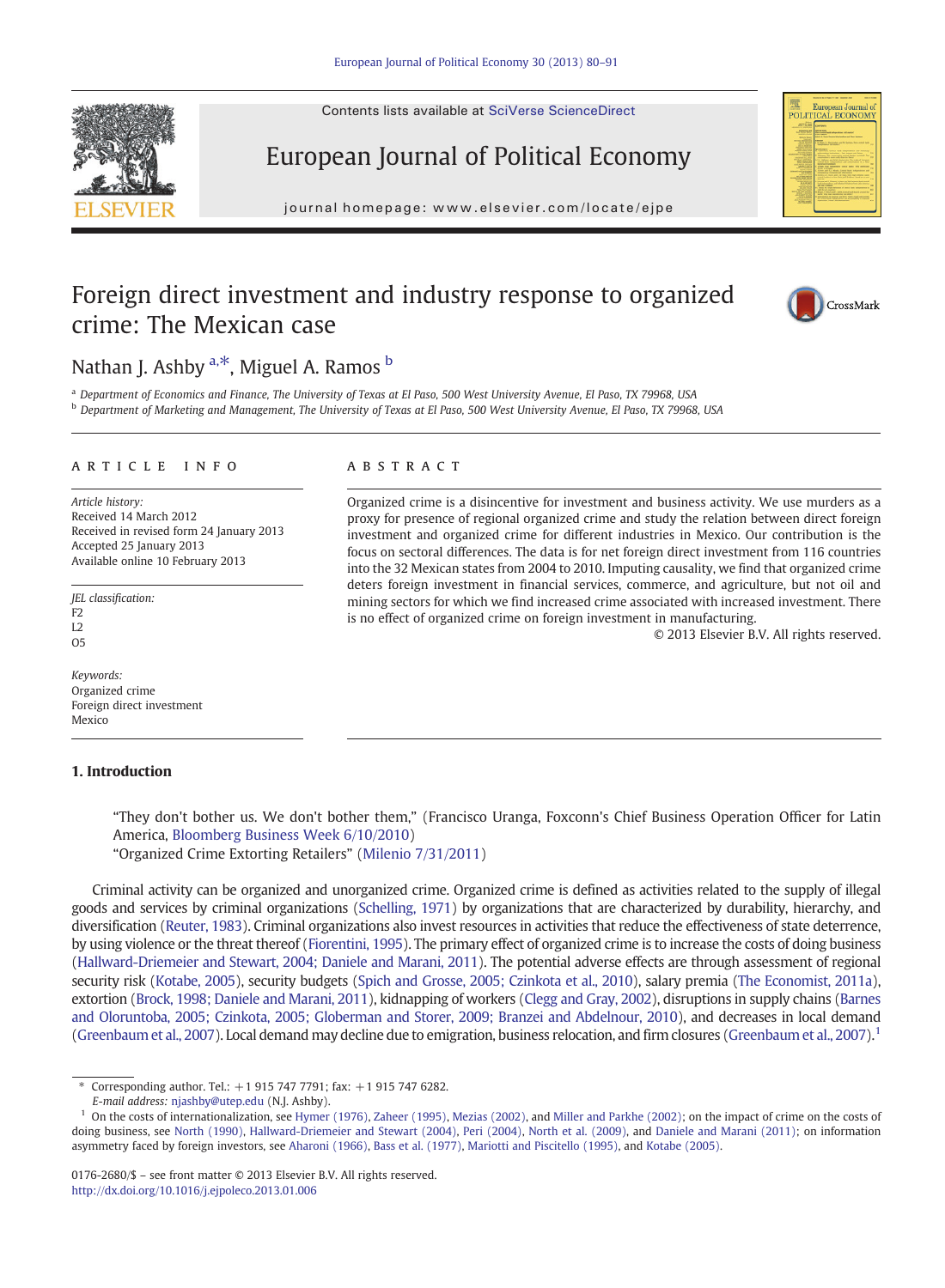The hazards indicate a negative effect of organized crime on foreign investment. Empirical evidence, albeit scarce, supports this conclusion. [Brock \(1998\)](#page--1-0) finds relatively higher FDI in regions of Russia where the level of crime is lower. [Madrazo Rojas](#page--1-0) [\(2009\)](#page--1-0) finds empirical evidence of a negative association between violent organized crime and foreign direct investment (FDI) in Mexican states. [Daniele and Marani \(2011\)](#page--1-0) find support for a negative relationship between total regional crime and FDI in Italy.

The contribution of our study is to investigate industry response to organized crime using data from Mexico. We find diversity across industries, with organized crime deterring foreign investment in financial services, commerce, and agriculture but not oil and mining sectors for which we find increased crime associated with increased investment. There is no effect of organized crime on foreign investment in manufacturing.

# 2. Predictions

We predict a diverse association between organized crime and FDI across industries. Firms in resource-based as in oil extraction and mining industries are constrained in location, which is also the case but with more flexibility for agriculture [\(Ellison and Glaeser, 1999\)](#page--1-0). Increases in crime should deter foreign investment but multinational companies (MNCs) in primary sectors characterized by high sunk costs and long investment horizons can engage in risk management on an ongoing basis [\(Oetzel et al., 2007](#page--1-0)). Evidence suggests that MNCs in old globalized extractive industries have accumulated significant experience in coping with difficult regional conditions, including violent conflict and crime ([International Peace Academy, 2001; Bennett,](#page--1-0) [2002](#page--1-0)). Such experience offsets the negative effect of crime. Thus, we do not have a strong prediction regarding the direction of association between organized crime and investment in extractive industries or agriculture.

Firms in service industries need to be geographically present in the markets they serve. In these industries, large populations attract foreign investors ([Nachum, 2000\)](#page--1-0). However, criminal activity can lead to emigration [\(Cullen and Levitt, 1999](#page--1-0)), decreases in personal consumption ([Mejia and Restrepo, 2010\)](#page--1-0), and business relocations and closures [\(Greenbaum et al., 2007](#page--1-0)). Firms in the retail sector are more likely to be targets of criminal organizations through extortion ([Daniele and Marani, 2011\)](#page--1-0). Thus, we predict foreign direct investment in these industries to be reduced by organized crime.

The anticipated effect of organized crime on FDI in manufacturing is less clear. First, manufacturers can supply increasingly distant geographic markets as transportation costs have significantly declined ([Glaeser and Kohlhase, 2004; Hummels, 2007\)](#page--1-0), thereby decreasing reliance on nearby markets potentially affected by crime. Second, as they rely less on direct and constant interaction with consumers relative to service industries, manufacturers can more easily buffer themselves by adopting risk management practices such as the employment of sophisticated security personnel and systems [\(Spich and Grosse, 2005\)](#page--1-0), and use of physical barriers. Third, anecdotal accounts suggest that relative to services, firms in manufacturing industries tend to carry less cash, decreasing the likelihood of becoming crime targets ([The Economist, 2011b\)](#page--1-0). Thus, a foreign manufacturer may be present in a high crime region but supply unaffected distant markets, doing so from a secured facility. We therefore do not have a strong prediction regarding the relationship between organized crime and foreign investment in manufacturing.

## 3. Methodology

## 3.1. Empirical setting

We investigate industry-specific FDI into 32 Mexican states from 116 countries between 2004 and 2010. Focusing on one host country avoids the need to control country-level sources of risk such as political hazards, which have been found to be associated with FDI (e.g. [Delios and Henisz, 2003\)](#page--1-0). Criminal activity in our setting is primarily due to competing organized criminal organizations ([Stratfor, 2009, 2010, 2011; Molzahn et al., 2012\)](#page--1-0).<sup>2</sup> The criminal activity shows meaningful regional variation. One of the most dangerous cities in the world has been Ciudad Juárez, in the Mexican northern state of Chihuahua. In 2006 there were 1,023 murders in the state of Chihuahua. The number decreased a little in 2007 to 901. However, in 2008 the number jumped to 2,591 (77 per 100,000 inhabitants) and rose in 2009 to 2,914 (86 per 100,000 inhabitants). Sinaloa, Durango, and Michoacán have experienced similar trends in violence in recent years ([ICESI, 2011\)](#page--1-0). During our sample period, criminal activity has been stable in others states, or has even decreased. [Fig. 1](#page--1-0) shows Mexican states with the highest increase in homicides and the Mexican states with the largest reduction in homicides during the past decade.

It is generally understood that violent crime is driven by disputes among the drug 'cartels'<sup>3</sup> to control key markets and trafficking routes [\(Stratfor, 2009, 2010, 2011; Molzahn et al., 2012](#page--1-0)). Crime increased in some regions because organized groups have diversified from drug production and trafficking into extortion, kidnapping, and human trafficking ([Stratfor, 2009, 2010,](#page--1-0) [2011; Radden Keefe, 2012](#page--1-0)).

Mexico is an important recipient of FDI, ranked 16th between 2004 and 2010 globally, behind Australia and Singapore and ahead of India and Saudi Arabia ([World Bank Group, 2012](#page--1-0)). Foreign direct investment into Mexico has been lower in recent years, but the emerging economies of Brazil, Russia, India, and China have experienced similar reductions due to the recent global economic crisis. Despite this slight downward trend and continuing violence, FDI into the most violent state (Chihuahua) in 2010 rose to record levels ([Secretaría de Economía, 2012](#page--1-0)).

<sup>&</sup>lt;sup>2</sup> Some scholars (e.g. [Schelling, 1967\)](#page--1-0) have argued that organized criminal activity can lead to a decrease in violence through oligopolistic collusion. We find this not to be the case in our setting.

<sup>&</sup>lt;sup>3</sup> This term often used to name such organizations is misleading, as there is little evidence of collusion to fix supply or prices ([Molzahn et al., 2012; Radden Keefe, 2012](#page--1-0)).